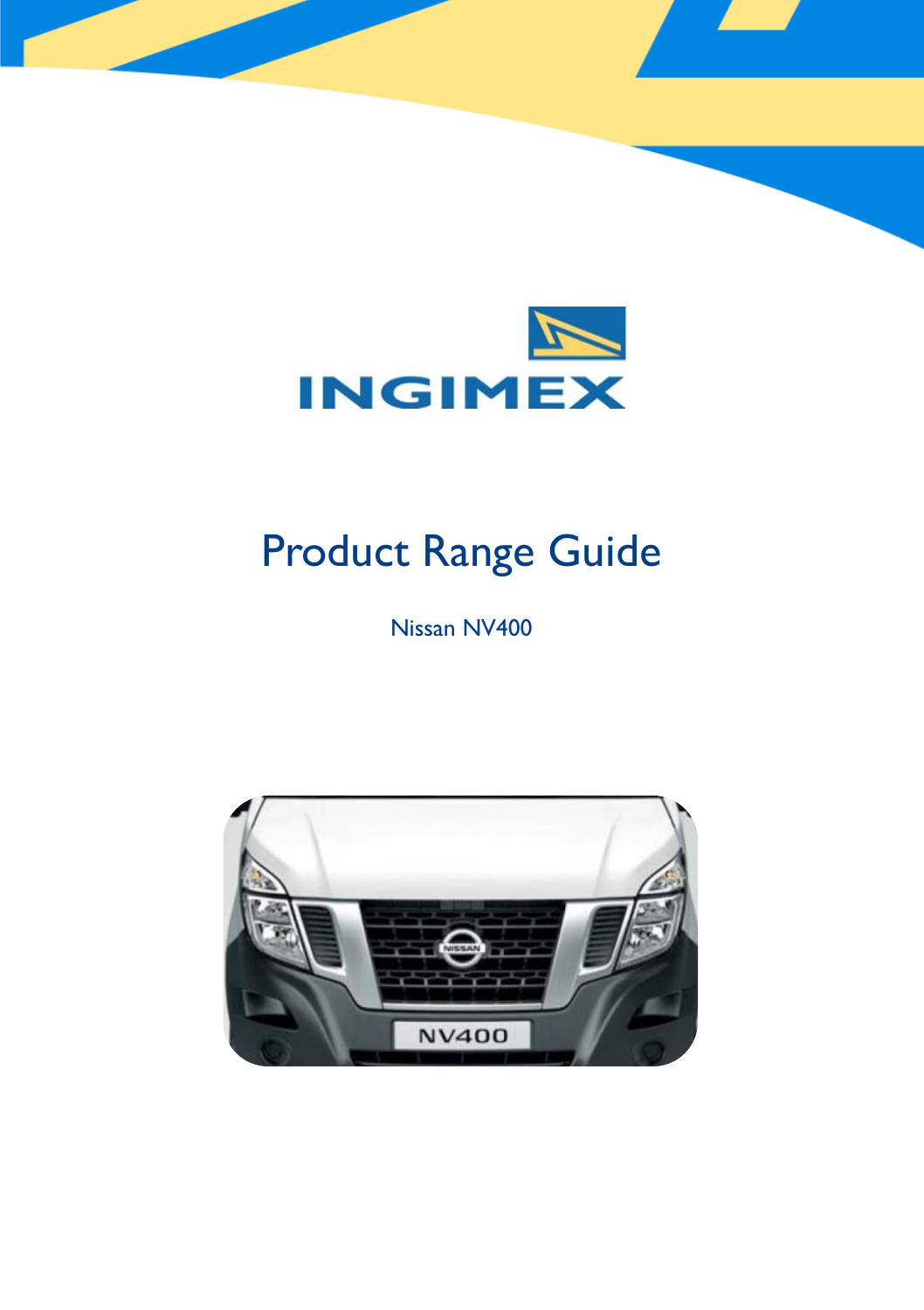## Table of Contents

| Introduction           |   |
|------------------------|---|
| <b>Dropside Bodies</b> |   |
| <b>Tipper Bodies</b>   | 6 |
| Luton Van Bodies       | 8 |
| Options                | 0 |
| <b>Contact Details</b> | 4 |



## Introduction

Ingimex Ltd is the UK's largest manufacturer of light commercial vehicle bodies, offering the complete range of 3.5 tonne dropside, tipper and Luton van conversions for many of the leading chassis manufacturers. We are the only European light commercial vehicle body manufacturer to fully design, test and manufacture our products in house.



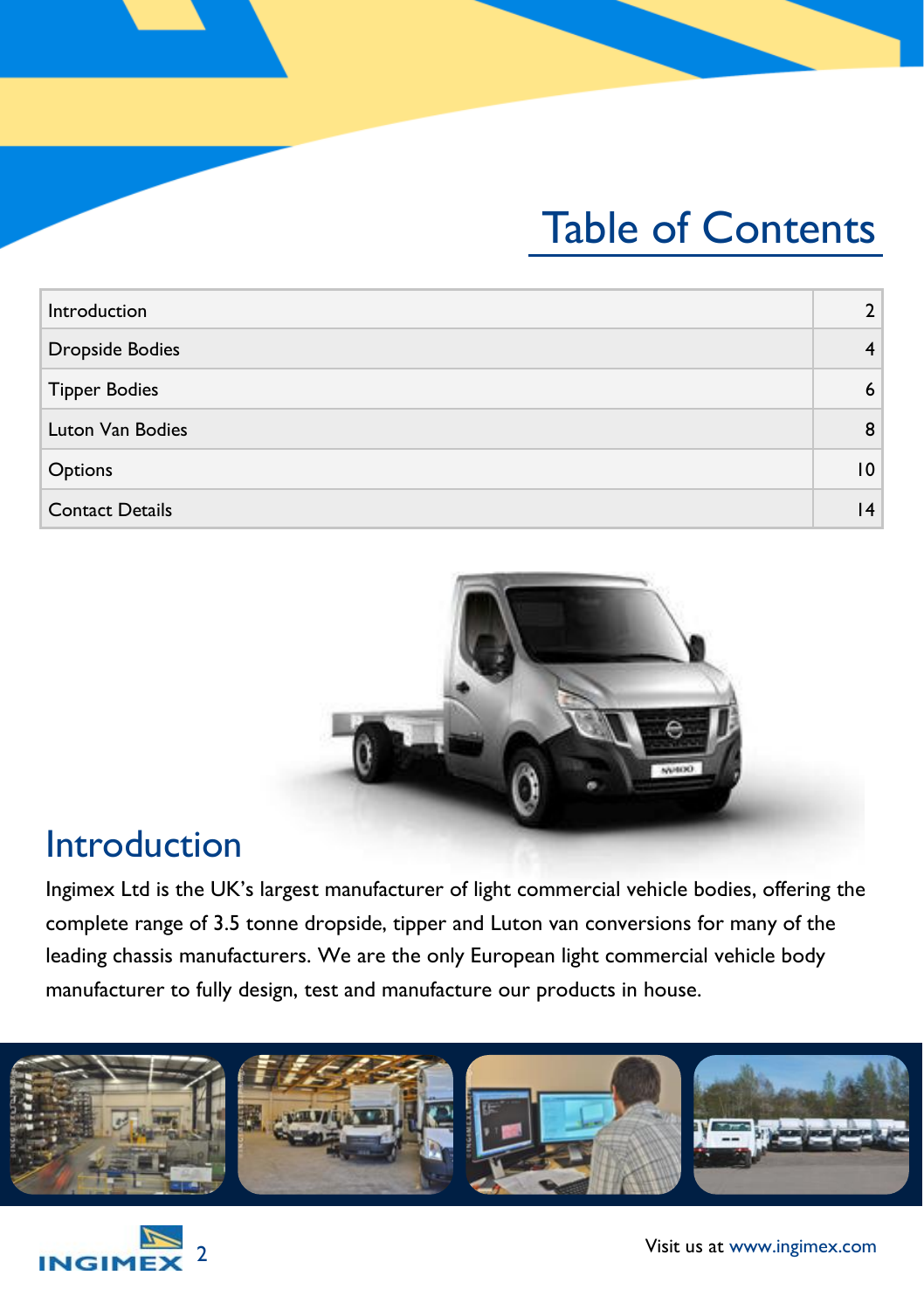Ingimex pioneered the use of aluminium to replace the standard steel and wood construction in light commercial vehicle bodies. Today we continue to use this founding principle; giving lightweight bodies that are strong enough to stand the test of time.

With the emphasis on design, we are always working to improve our current products as well as expanding our product range. Our team of in-house engineers design with operator safety in mind and we test our products to



European standards; EN12642 XL, EN12640 and DIN75410; making Ingimex the only LCV body manufacturer to test to these criteria. The high quality of our products is obvious in their appearance as well as the longevity of Ingimex bodies, and our dedication to customer service is apparent in our accreditation of the ISO 9001-2008 standard.

Thanks to standardised processes, our in-house manufacturing of many body components, and commonality of parts across product lines; Ingimex are able to offer lead times from as little as one week or even a 'fit while you wait' service.

Our 24 hour turnaround on component spare parts combined with the unique bolted construction of Ingimex bodies, means that maintenance and repair of our bodies is simple and hassle-free. The majority of spare parts can even be fitted with simple hand tools. Pair this with the Ingimex 3 year warranty and the economics of buying an Ingimex body soon becomes apparent.



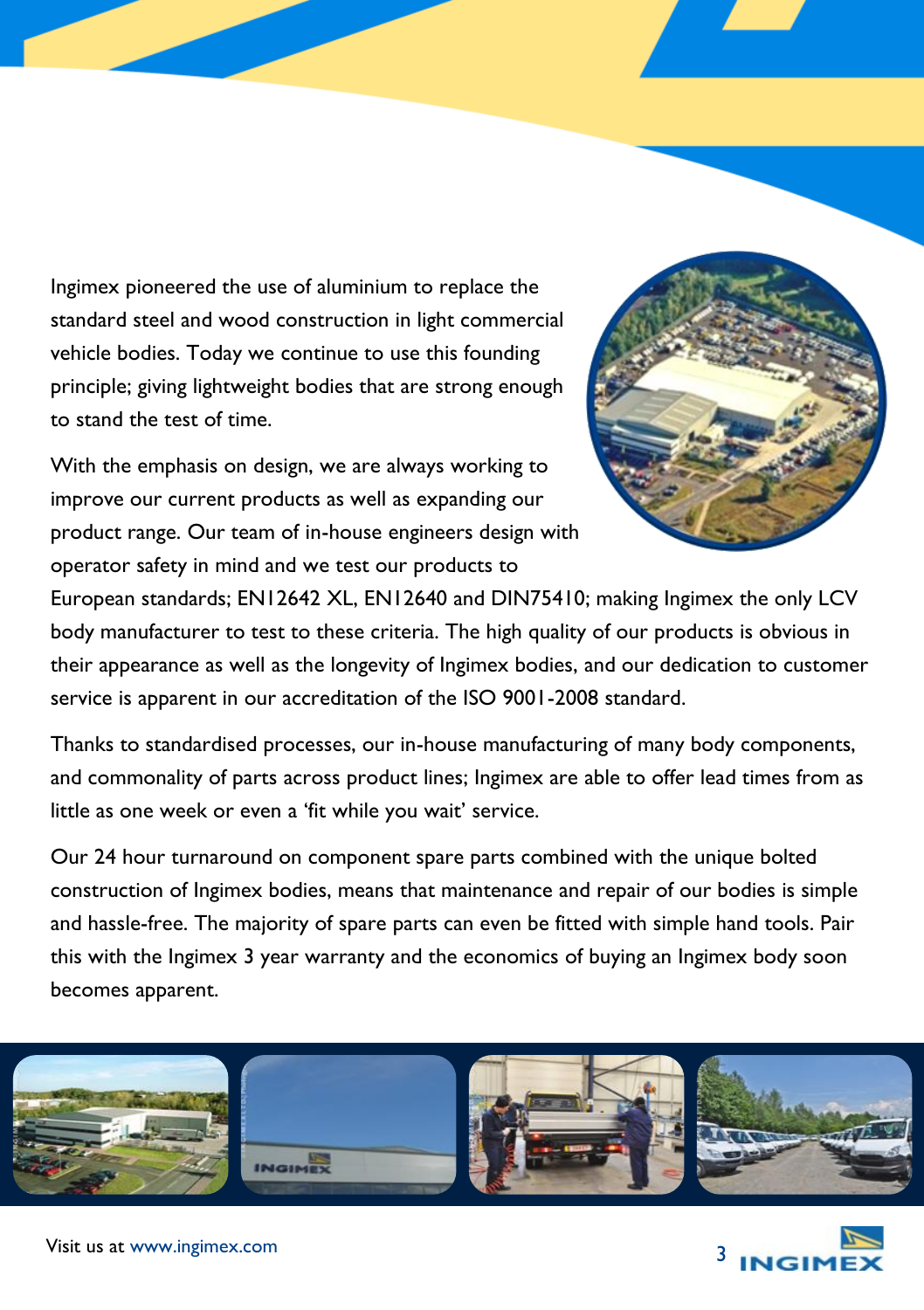# Dropside Bodies

| Variant                   | L2          | L3HD              | L <sub>3</sub>    | L <sub>2</sub> DC | L3HD DC     | L <sub>3</sub> DC |
|---------------------------|-------------|-------------------|-------------------|-------------------|-------------|-------------------|
| Wheel Base (X)            | 3682        | 3682              | 4332              | 3682              | 3682        | 4332              |
| Cab Configuration         | Single      | Single            | Single            | Double            | Double      | Double            |
| <b>Rear Wheel</b>         | <b>SRW</b>  | <b>DRW</b>        | SRW               | SRW               | <b>DRW</b>  | <b>SRW</b>        |
| Internal Length (A)       | 3329        | 3882              | 3979              | 2579              | 3132        | 3229              |
| Approx. Conversion Weight | $25$ l $kg$ | 28 <sub>lkg</sub> | 286 <sub>kg</sub> | 212kg             | $24$ l $kg$ | 246 <sub>kg</sub> |
| Ingimex Part No           | 100-10753   | 100-10779         | 100-10754         | 100-10781         | 100-10785   | 100-10752         |

## **Dimensions**

|                       | <b>Dimension</b><br>(mm) |
|-----------------------|--------------------------|
| Internal Width (B)    | 2026                     |
| <b>External Width</b> | 2087                     |
| Sideboard Height (C)  | 400                      |
| Tailboard Height (D)  | 400                      |





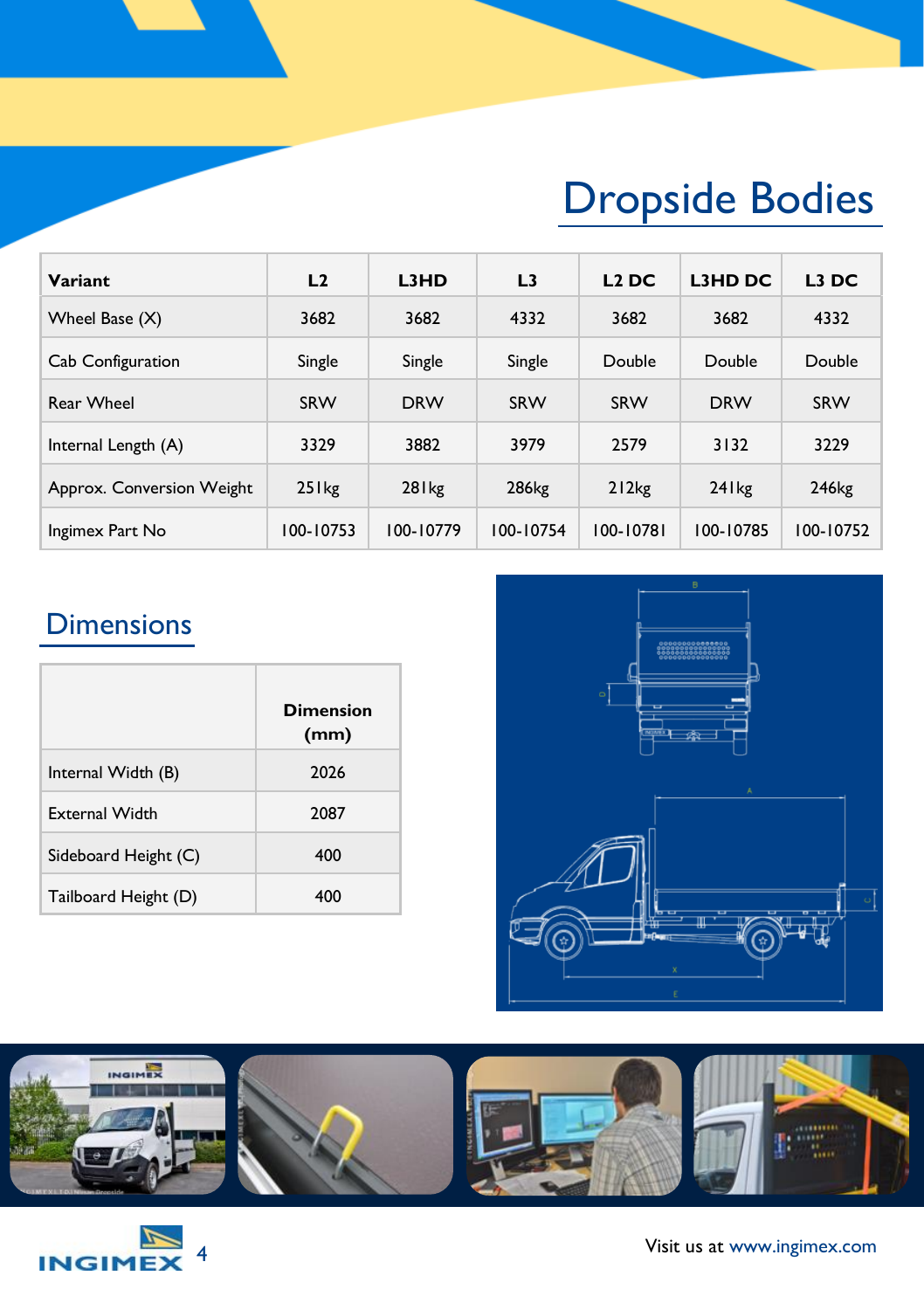## **Features**

| <b>Feature</b>                                            | <b>Ingimex</b><br><b>Dropside</b> |
|-----------------------------------------------------------|-----------------------------------|
| Lightweight body-High payload                             |                                   |
| Body designed and built to EN12640                        |                                   |
| One-piece, 15mm thick birch non-slip deck                 |                                   |
| Multiple bulkhead load lashing options                    |                                   |
| Gantry built to EN12642 XL with 400kg UDL load capacity   |                                   |
| Seamless aluminium boards, perfect for livery             |                                   |
| Boards and lock assemblies tested to a burst load of 1.7t |                                   |
| Removable powder coated rear corner pillars               |                                   |
| Lashing rings designed to DIN75410 and rated to 800kg     |                                   |
| Readily modified for the addition of a range of options   |                                   |
| 3 year Ingimex warranty on all bodies                     |                                   |



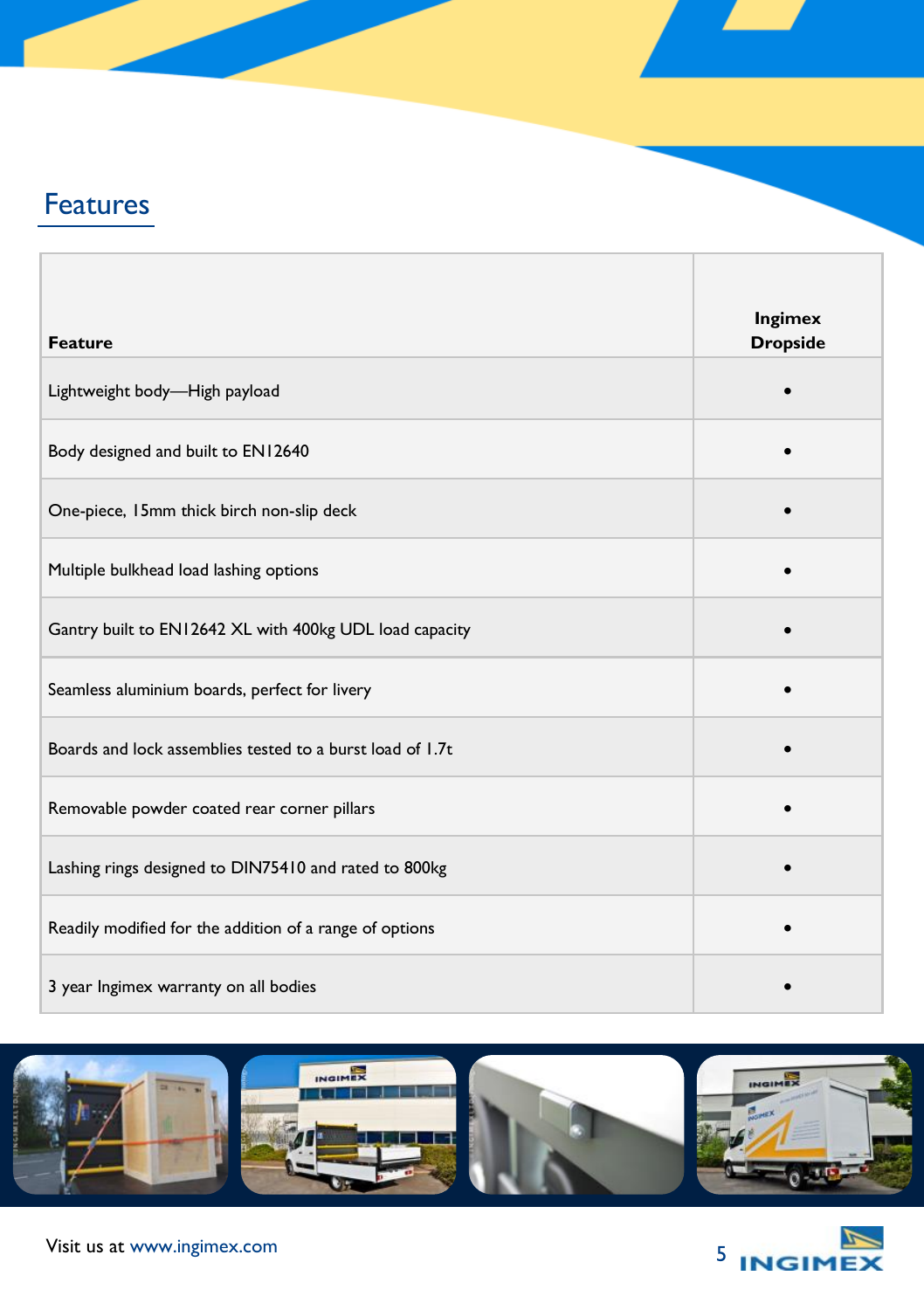## Luton Van Bodies

| Variant                   | L <sub>3</sub>    |
|---------------------------|-------------------|
| Wheel Base $(X)$          | 4332              |
| Cab Configuration         | Single            |
| <b>Rear Wheel</b>         | SRW               |
| Internal Length (A)       | 4119              |
| Approx. Conversion Weight | 640 <sub>kg</sub> |
| Ingimex Part No           | 100-10888         |

## **Dimensions**

|                       | <b>Dimension</b><br>(mm) |
|-----------------------|--------------------------|
| Internal Width (B)    | 1951                     |
| <b>External Width</b> | 2100                     |
| Internal Height (C)   | 2120                     |
| Aperture Height (D)   | 1755                     |





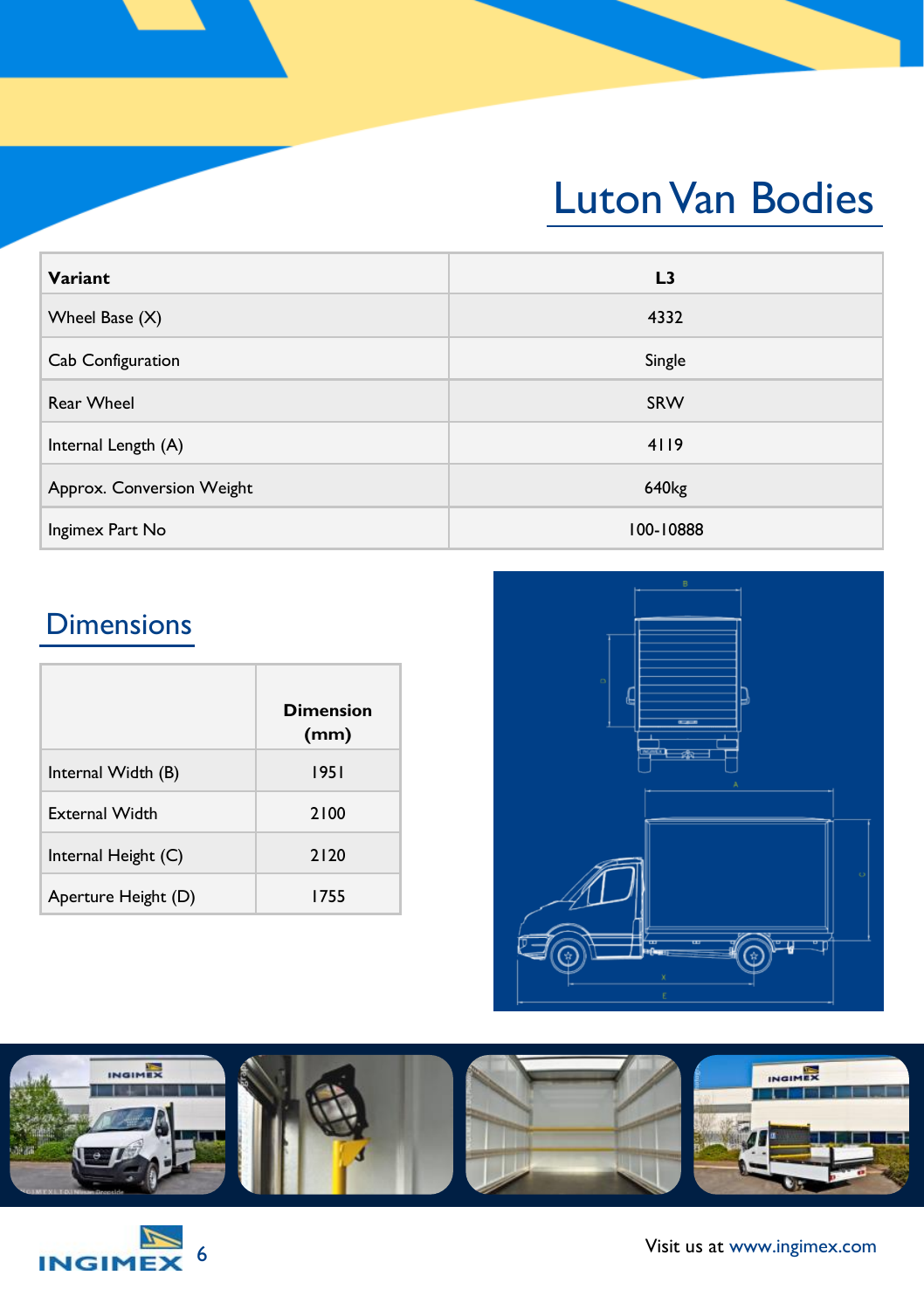## **Features**

| <b>Feature</b>                                               | <b>Ingimex</b><br><b>Luton Van</b> |
|--------------------------------------------------------------|------------------------------------|
| Extensive use of aluminium to give a high payload            |                                    |
| Aluminium wide-lath shutter designed to EN12642 XL           |                                    |
| Reinforced bottom panel protects the shutter against damage  |                                    |
| 4-rail Ingimex internal load restraint system                |                                    |
| Internal swivel spot lamp                                    |                                    |
| Single-piece, non-slip birch floor                           |                                    |
| GRP panels with no visible fixings                           |                                    |
| Footstep fitted as standard for rear access                  |                                    |
| All components coated to the highest automotive standards    |                                    |
| Body and all options fully type approved                     |                                    |
| 'Fit-While-You-Wait' service available for a fast turnaround |                                    |
| Component spare parts available within 24 hours              |                                    |
| Readily modified for the addition of a range of options      |                                    |
| 3 year warranty on bodies and options                        |                                    |



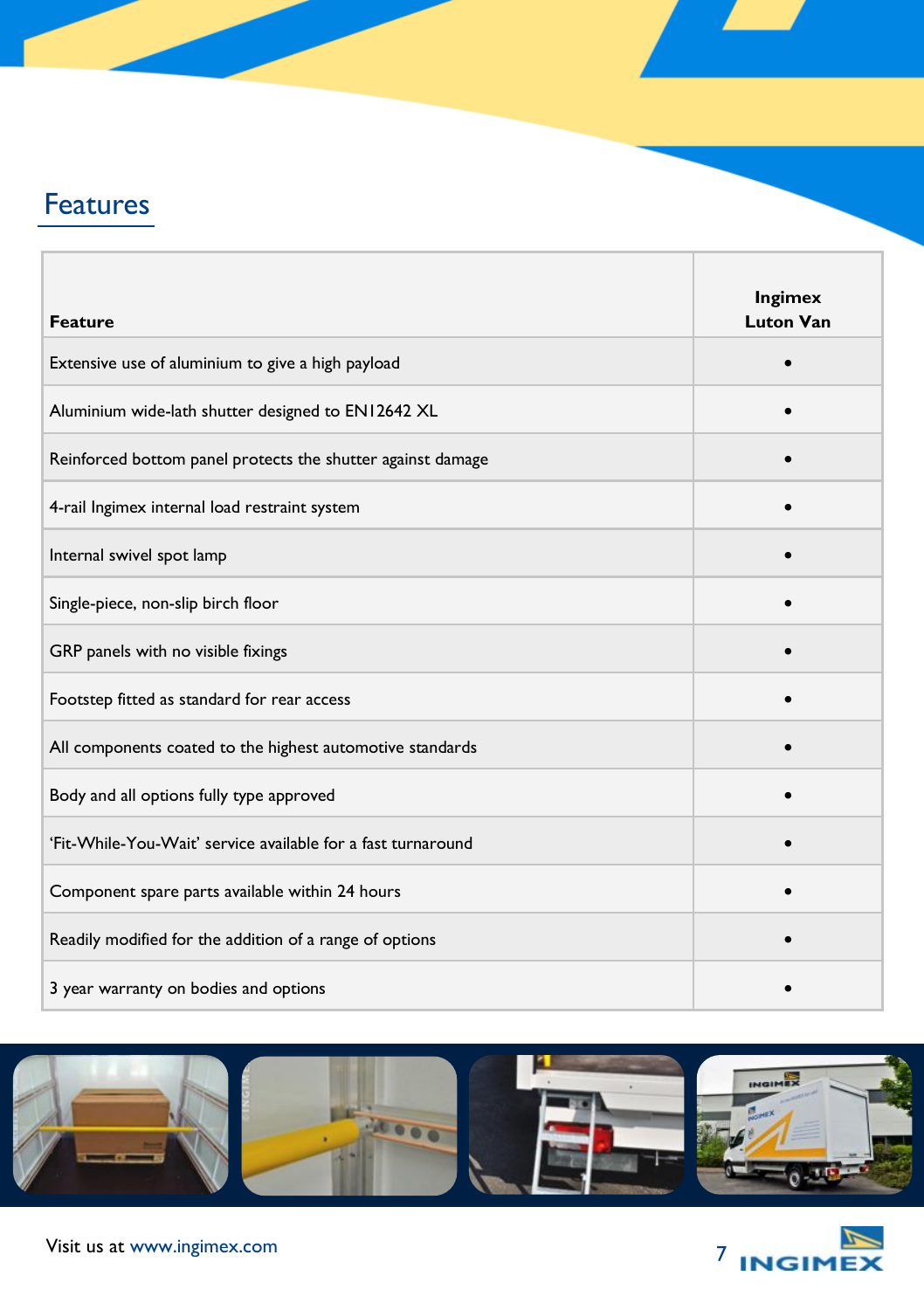

#### Painted Sideboards

- Colour-matched to the chassis cab
- Same smooth finish, perfect for livery



#### Fall Arrest Rails

- Yellow fall arrest rails to 2 or 3 sides of the body
- Aluminium rails give a minimal impact on payload



#### Tail Lift

- 500kg tail lift
- Support structures integrated into the bodywork minimise conversion weights



#### Access Kit

- Grab handle & foldout footstep to inside of sideboard
- Easy access to the front of the load bed when the sideboards are lowered



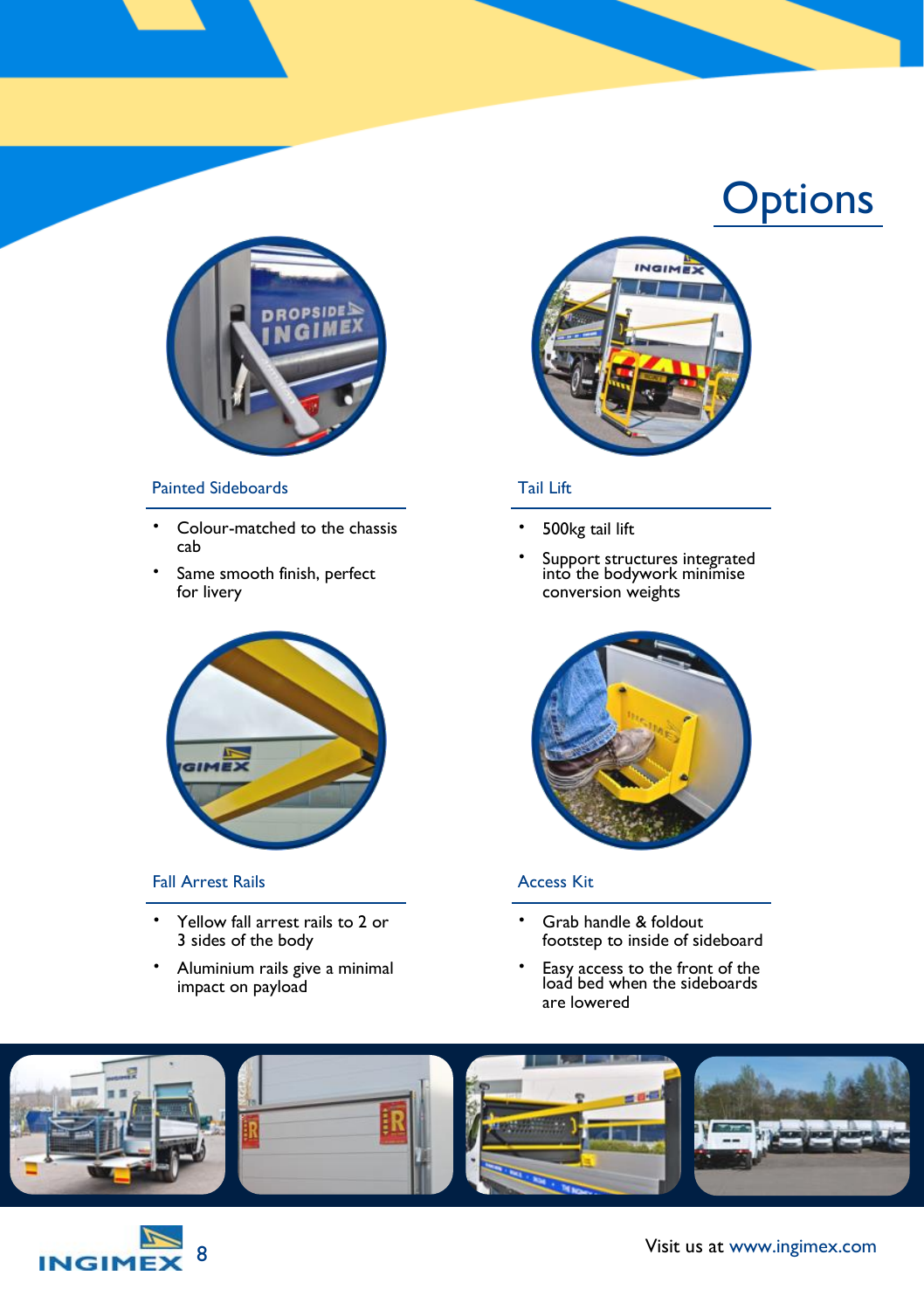

#### Access Kit XL

- Grab handle, foldout footstep to inside of sideboard & under body footstep
- Integrated side guard



#### Load Separators

- Vertical load separators, perfect for carrying long length items
- Lightweight construction preserves payload



#### Underslung Tool Box

- Lockable plastic toolbox fitted underneath the body
- Perfect for storage of lashing equipment without impacting load space



#### Deck-mounted Tool Trunk

- Powder-coated steel tool trunk fitted by the headboard
- Lockable for secure storage of tools



#### Luton Van Options

- 500kg fixed platform tail lift
- Telescopic load poles also available for flexible lashing of loads



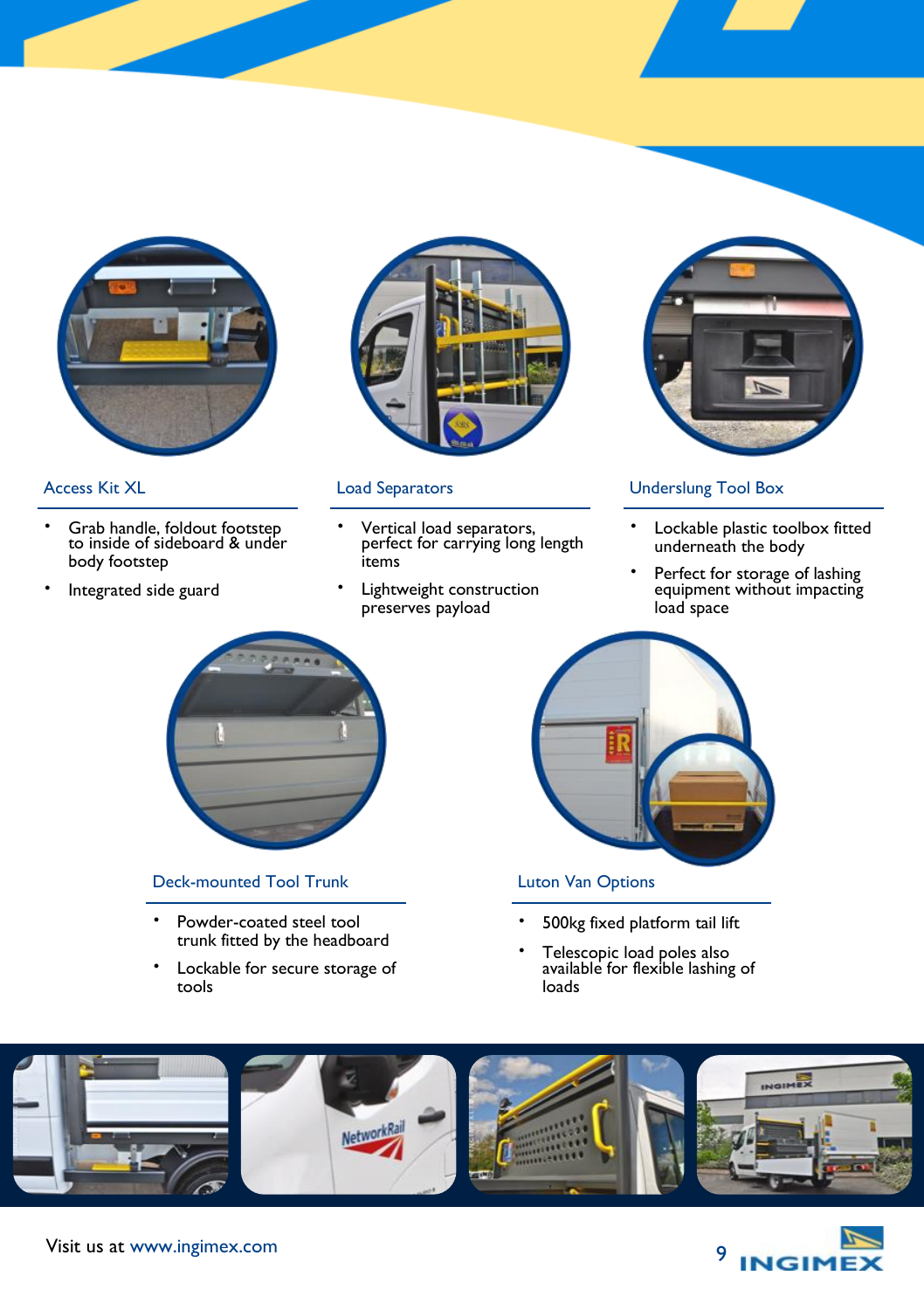# Access and Safety Pack



The access and safety pack is the perfect compliment to your Ingimex Dropside body, allowing operators to work safely on your vehicle.

- Access Kit XL *Grab Handle to headboard Foldout footstep to inside of sideboard Under-body sideguard footstep*
- Fall Rails

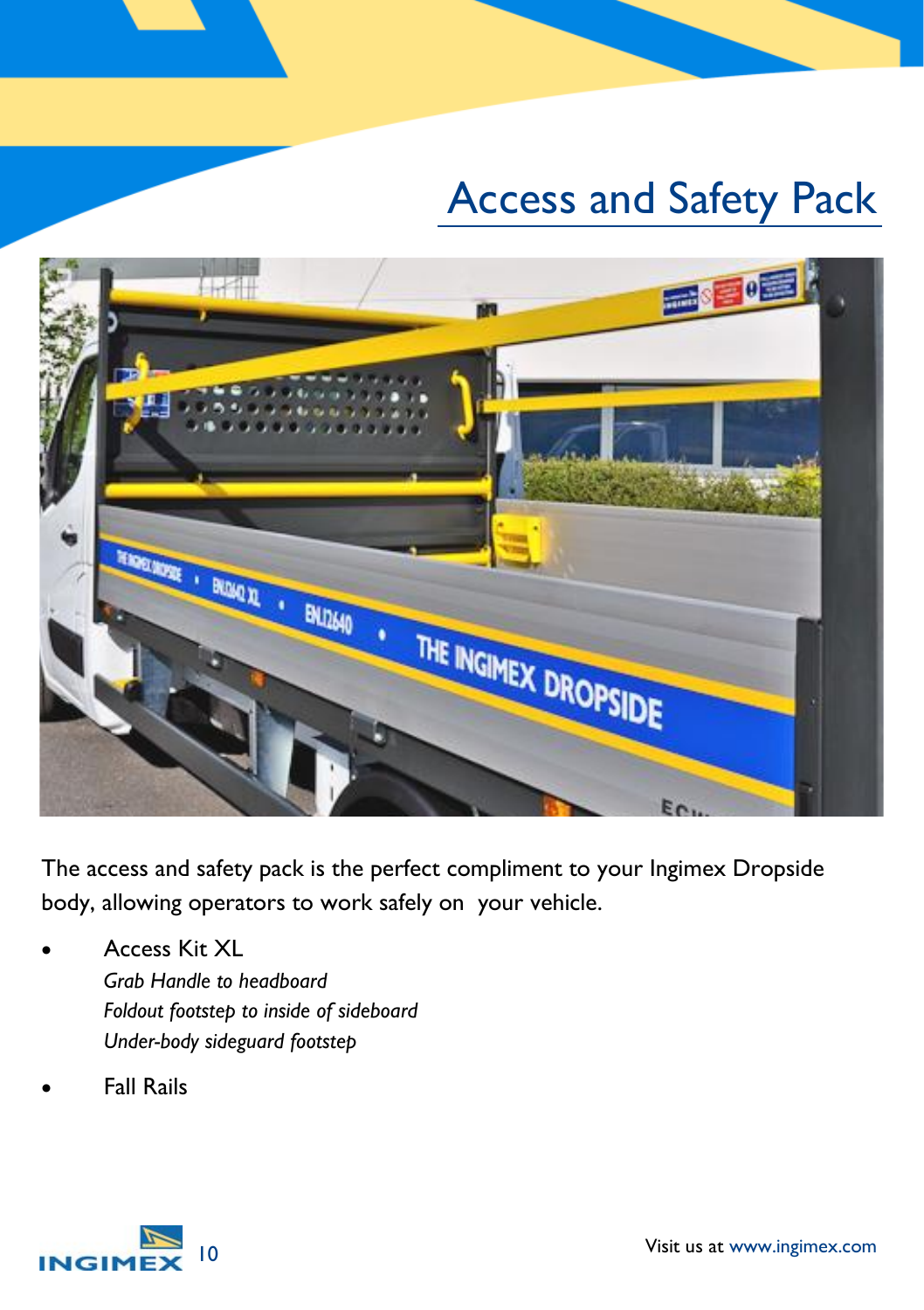# Options Matrix

|                                                                                                             | Dropside L2 | <b>Dropside L3HD</b> | Dropside L3 | Dropside L2<br>ă | <b>Dropside L3HD DC</b> | Dropside L3<br>g | Luton Van L3 |
|-------------------------------------------------------------------------------------------------------------|-------------|----------------------|-------------|------------------|-------------------------|------------------|--------------|
| Painted Sideboards-Frozen White                                                                             | $\bullet$   | $\bullet$            | $\bullet$   | $\bullet$        | $\bullet$               | $\bullet$        |              |
| Painted Sideboards-Other Colour                                                                             | $\bullet$   | $\bullet$            | $\bullet$   | $\bullet$        | $\bullet$               | $\bullet$        |              |
| Tail Lift-Fixed Platform                                                                                    | $\bullet$   | $\bullet$            | $\bullet$   | $\bullet$        | $\bullet$               | $\bullet$        | $\bullet$    |
| Tail Lift-Folding Platform                                                                                  | $\circ$     | $\circ$              | $\circ$     | $\circ$          | $\circ$                 | $\circ$          |              |
| Tail Lift-Fixed Platform with Gates                                                                         | $\circ$     | $\circ$              | $\circ$     | $\circ$          | $\circ$                 | $\circ$          |              |
| Tail Lift-Mesh Platform with Gates                                                                          | $\bullet$   | $\bullet$            | $\bullet$   | $\bullet$        | $\bullet$               | $\bullet$        |              |
| <b>Fall Rails</b>                                                                                           | $\circ$     | $\circ$              | $\circ$     | $\circ$          | $\circ$                 | $\circ$          |              |
| <b>Access Kit</b>                                                                                           | $\bullet$   | $\bullet$            | $\bullet$   | $\bullet$        | $\bullet$               | $\bullet$        |              |
| <b>Access Kit XL</b>                                                                                        | $\bullet$   | $\bullet$            | $\bullet$   | $\bullet$        | $\bullet$               | $\bullet$        |              |
| Load Separators                                                                                             | $\circ$     | $\circ$              | $\circ$     | $\circ$          | $\circ$                 | $\circ$          |              |
| Tool Box-Underslung                                                                                         | $\bullet$   | $\bullet$            | $\bullet$   | $\bullet$        | $\bullet$               | $\bullet$        |              |
| Tool Trunk-400 x 400 x 750                                                                                  | $\bullet$   | $\bullet$            | $\bullet$   | $\bullet$        | $\bullet$               | $\bullet$        |              |
| Tool Trunk-600 x 600 x 1250                                                                                 | $\bullet$   | $\bullet$            | $\bullet$   | $\bullet$        | $\bullet$               | $\bullet$        |              |
| Tool Trunk-600 x 600 x 1750                                                                                 | $\bullet$   | $\bullet$            | $\bullet$   | $\bullet$        | $\bullet$               | $\bullet$        |              |
| <b>Load Poles</b>                                                                                           |             |                      |             |                  |                         |                  |              |
| • - Available as Option<br>o - Please enquire for availability<br>Visit us at www.ingimex.com<br>Ш<br>INCIN |             |                      |             |                  |                         |                  |              |